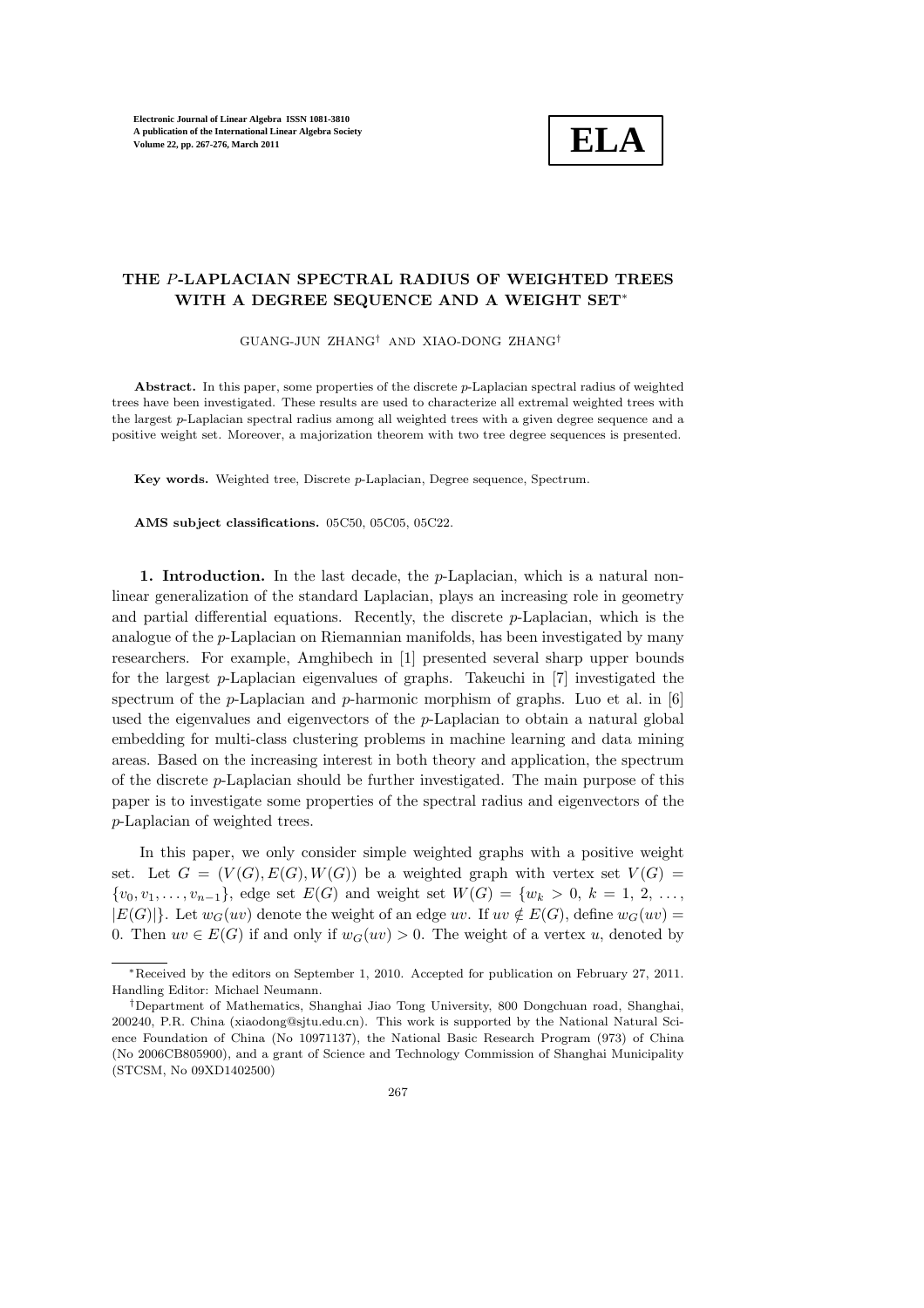

268 G.-J. Zhang and X.-D. Zhang

 $w_G(u)$ , is the sum of weights of all edges incident to u in G.

Let  $p > 1$ . Then the *discrete* p-Laplacian  $\Delta_p(G)$  of a function f on  $V(G)$  is given by

$$
\triangle_p(G)f(u) = \sum_{v, uv \in E(G)} (f(u) - f(v))^{[p-1]} w_G(uv),
$$

where  $x^{[q]} = sign(x)|x|^q$ . When  $p = 2$ ,  $\triangle_2(G)$  is the well-known *(combinatorial) graph* Laplacian (see [4]), i.e.,  $\Delta_2(G) = L(G) = D(G) - A(G)$ , where  $A(G) = (w_G(v_iv_j))_{n \times n}$ denotes the weighted adjacency matrix of G and  $D(G) = \text{diag}(w_G(v_0), w_G(v_1), \ldots,$  $w_G(v_{n-1})$  denotes the weighted diagonal matrix of G (see [8]).

A real number  $\lambda$  is called an *eigenvalue* of  $\Delta_p(G)$  if there exists a function  $f \neq 0$ on  $V(G)$  such that for  $u \in V(G)$ ,

$$
\Delta_p(G)f(u) = \lambda f(u)^{[p-1]}.
$$

The function f is called the *eigenfunction* corresponding to  $\lambda$ . The largest eigenvalue of  $\Delta_p(G)$ , denoted by  $\lambda_p(G)$ , is called the *p-Laplacian spectral radius*. Let  $d(v)$  denote the degree of a vertex  $v$ , i.e., the number of edges incident to  $v$ . A nonincreasing sequence of nonnegative integers  $\pi = (d_0, d_1, \cdots, d_{n-1})$  is called graphic degree sequence if there exists a simple connected graph having  $\pi$  as its vertex degree sequence. Zhang [9] in 2008 determined all extremal trees with the largest spectral radius of the Laplacian matrix among all trees with a given degree sequence. Further, Biyikoğlu, Hellmuth, and Leydold [2] in 2009 characterized all extremal trees with the largest p-Laplacian spectral radius among all trees with a given degree sequence. Let  $\mathcal{T}_{\pi,W}$  be the set of trees with a given graphic degree sequence  $\pi$  and a positive weight set W. Recently, Tan [8] determined the extremal trees with the largest spectral radius of the weight Laplacian matrix in  $\mathcal{T}_{\pi,W}$ . Moreover, the adjacency, Laplacian and signless Laplacian eigenvalues of graphs with a given degree sequence have been studied (for example, see [3] and [10]). Motivated by the above results, we investigate the largest p-Laplacian spectral radius of trees in  $\mathcal{T}_{\pi,W}$ . The main result of this paper can be stated as follows:

THEOREM 1.1. For a given degree sequence  $\pi$  of some tree and a positive weight set W,  $T^*_{\pi,W}$  (see in Section 3) is the unique tree with the largest p-Laplacian spectral radius in  $T_{\pi,W}$ , which is independent of p.

The rest of this paper is organized as follows. In Section 2, some notations and results are presented. In Section 3, we give a proof of Theorem 1.1 and a majorization theorem for two tree degree sequences.

2. Preliminaries. The following are several propositions and lemmas about the Rayleigh quotient and eigenvalues of the p-Laplacian for weighted graphs. The proofs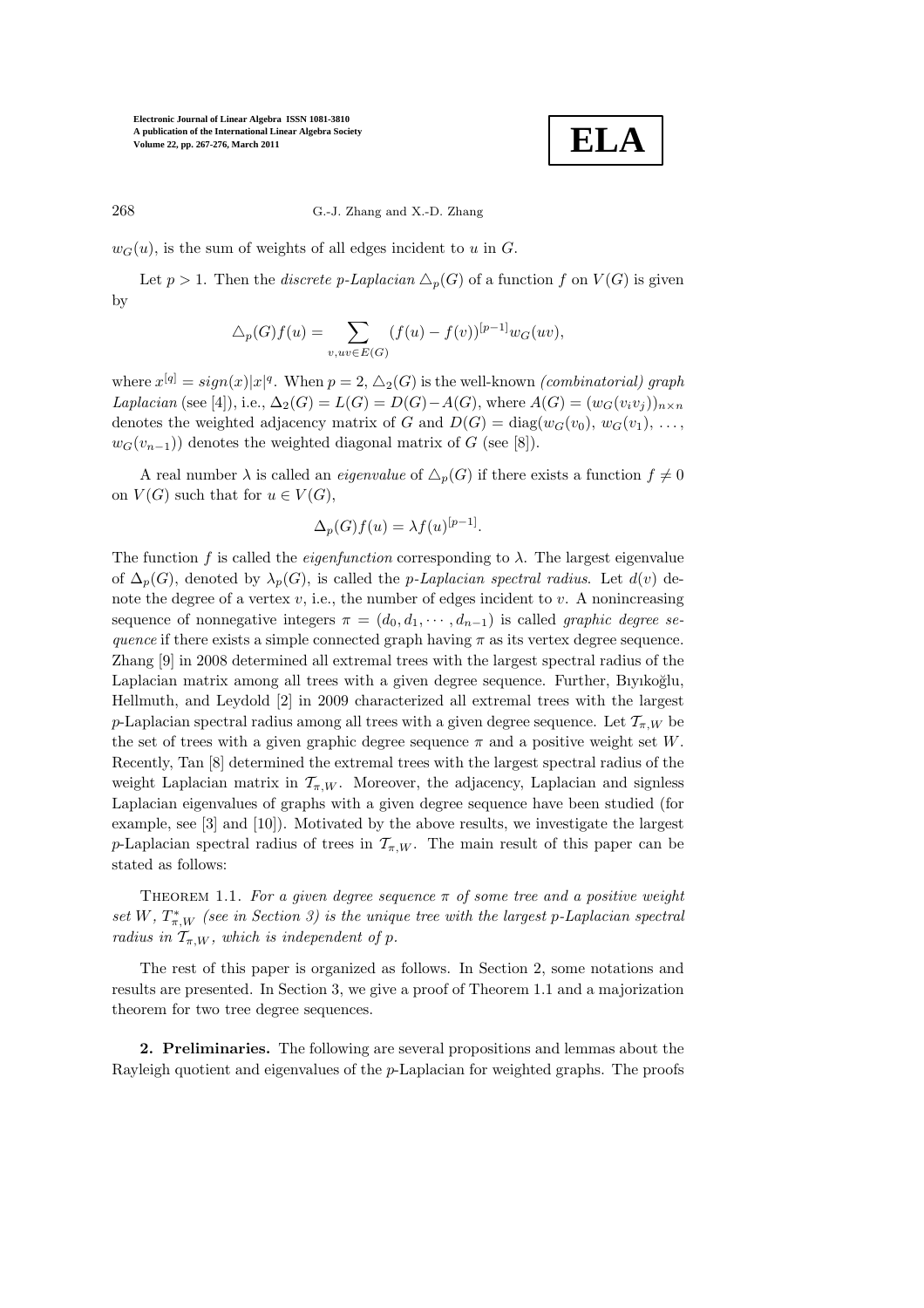

The p-Laplacian Spectral Radius of Weighted Trees With a Degree Sequence 269

are similar to unweighted graphs (see [2]). So we only present the result and omit the proofs.

Let f be a function on  $V(G)$  and

$$
R_G^p(f) = \frac{\sum_{uv \in E(G)} |f(u) - f(v)|^p w_G(uv)}{\|f\|_p^p},
$$

where  $||f||_p = \sqrt[p]{\sum_{v} |f(v)|^p}$ . The following Proposition 2.1 generalizes the well-known Rayleigh-Ritz theorem.

PROPOSITION  $2.1.$  ([6])

$$
\lambda_p(G) = \max_{||f||_p = 1} R_G^p(f) = \max_{||f||_p = 1} \sum_{uv \in E(G)} |f(u) - f(v)|^p w_G(uv).
$$

Moreover, if  $R_G^p(f) = \lambda_p(G)$ , then f is an eigenfunction corresponding to the p-Laplacian spectral radius  $\lambda_p(G)$ .

Define the *signless p-Laplacian*  $Q_p(G)$  of a function f on  $V(G)$  by

$$
Q_p(G)f(u) = \sum_{v, uv \in E(G)} (f(u) + f(v))^{[p-1]} w_G(uv)
$$

and its Rayleigh quotient by

$$
\Lambda_G^p(f) = \frac{\sum_{uv \in E(G)} |f(u) + f(v)|^p w_G(uv)}{||f||_p^p}.
$$

A real number  $\mu$  is called an *eigenvalue* of  $Q_p(G)$  if there exists a function  $f \neq 0$  on  $V(G)$  such that for  $u \in V(G)$ ,

$$
Q_p(G)f(u) = \mu f(u)^{[p-1]}.
$$

The largest eigenvalue of  $Q_p(G)$ , denoted by  $\mu_p(G)$ , is called the *signless p-Laplacian* spectral radius. Then we have the following.

PROPOSITION 2.2. ([2])

$$
\mu_p(G) = \max_{||f||_p = 1} \Lambda_G^p(f) = \max_{||f||_p = 1} \sum_{uv \in E(G)} |f(u) + f(v)|^p w_G(uv).
$$

Moreover, if  $\Lambda_G^p(f) = \mu_p(G)$ , then f is an eigenfunction corresponding to  $\mu_p(G)$ .

COROLLARY 2.3. Let  $G$  be a connected weighted graph. Then the signless p-Laplacian spectral radius  $\mu_p(G)$  of  $Q_p(G)$  is positive. Moreover, if f is an eigenfunction of  $\mu_p(G)$ , then either  $f(v) > 0$  for all  $v \in V(G)$  or  $f(v) < 0$  for all  $v \in V(G)$ .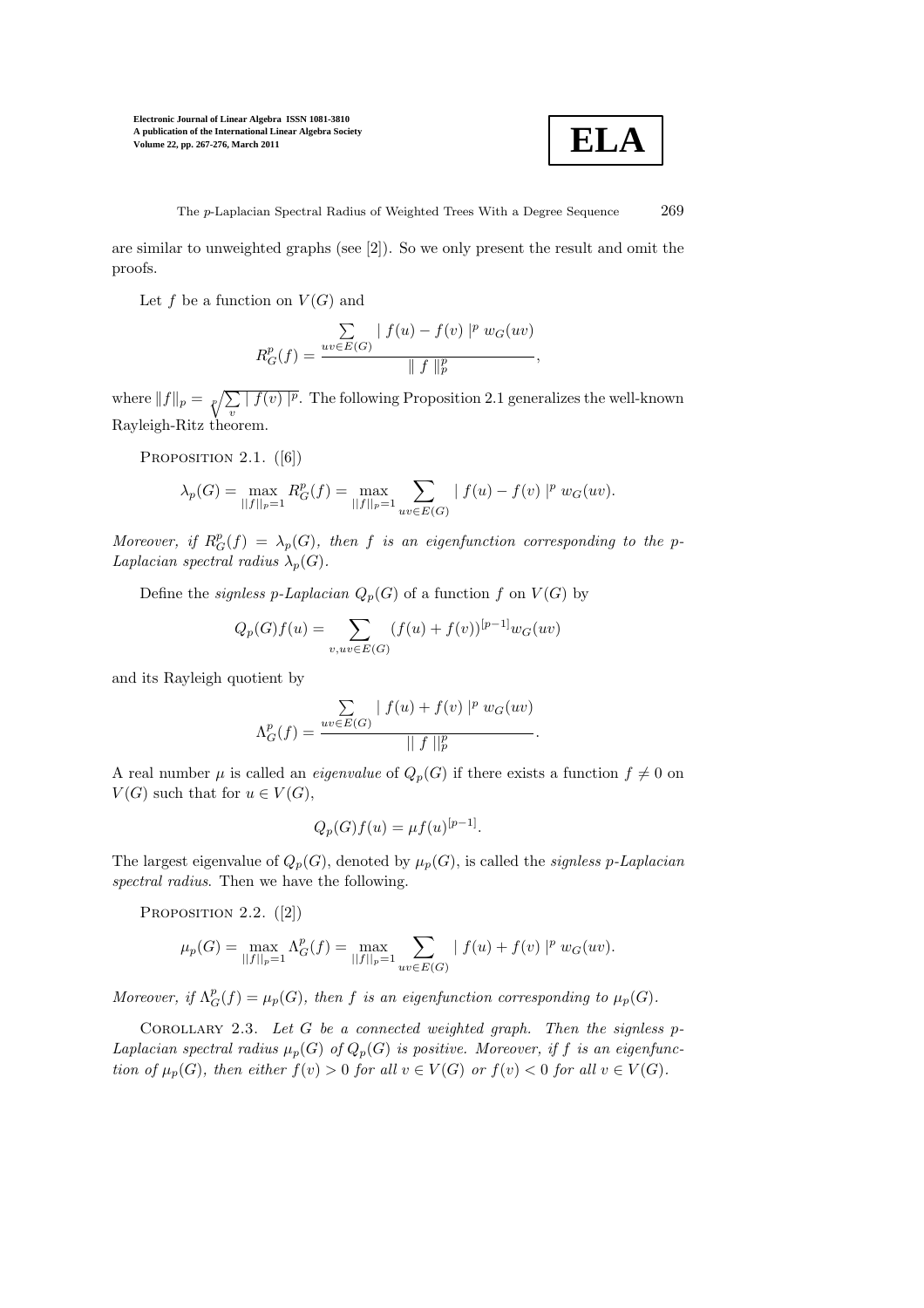

## 270 G.-J. Zhang and X.-D. Zhang

Let f be an eigenfunction of  $\mu_p(G)$ . We call f a *Perron vector* of G if  $f(v) > 0$ for all  $v \in V(G)$ .

LEMMA 2.4. Let  $G = (V_1, V_2, E, W)$  be a bipartite weighted graph with bipartition  $V_1$  and  $V_2$ . Then  $\lambda_p(G) = \mu_p(G)$ .

Clearly, trees are bipartite graphs. So, Lemma 2.4 also holds for trees.

**3. Main result.** Let  $G - uv$  denote the graph obtained from G by deleting an edge uv and  $G + uv$  denote the graph obtained from G by adding an edge uv. The following lemmas will be used in the proof of the main result, Theorem 1.1.

LEMMA 3.1. Let  $T \in \mathcal{T}_{\pi,W}$  with  $u, v \in V(T)$  and f be a Perron vector of T. Assume  $uu_i \in E(T)$  and  $vu_i \notin E(T)$  such that  $u_i$  is not in the path from u to v for  $i = 1, 2, \ldots, k$ . Let  $T' = T - \bigcup_{k=1}^{k}$  $\bigcup_{i=1}^k uu_i + \bigcup_{i=1}^k$  $\bigcup_{i=1} vu_i, w_{T'}(vu_i) = w_T(uu_i)$  for  $i = 1, 2, ...,$ k, and  $w_{T'}(e) = w_T(e)$  for  $e \in E(T) \setminus \{uu_1, uu_2, \ldots, uu_k\}$ . In other words, T' is the weighted tree obtained from T by deleting the edges  $uu_1, \ldots, uu_k$  and adding the edges  $vu_1, \ldots, vu_k$  with their weights  $w_T(uu_1), \ldots, w_T(uu_k)$ , respectively. If  $f(u) \leq f(v)$ , then  $\mu_p(T) < \mu_p(T')$ .

*Proof.* Without loss of generality, assume  $\| f \|_p = 1$ . Then

$$
\mu_p(T') - \mu_p(T) \ge \Lambda_{T'}^p(f) - \Lambda_T^p(f)
$$
  
= 
$$
\sum_{i=1}^k [(f(v) + f(u_i))^p - (f(u) + f(u_i))^p] w_T(uu_i)
$$
  

$$
\ge 0.
$$

If  $\mu_p(T') = \mu_p(T)$ , then f must be an eigenfunction of  $\mu_p(T')$ . Clearly, by computing the values of the function f on  $V(T)$  and  $V(T')$  at the vertex u, we have

$$
Q_p(T)f(u) = \sum_{x,xu \in E(T)} (f(x) + f(u))^{[p-1]} w_T(ux)
$$
  
= 
$$
\sum_{x,xu \in E(T')} (f(x) + f(u))^{[p-1]} w_T(ux) + \sum_{i=1}^k (f(u) + f(u_i))^{[p-1]} w_T(uu_i)
$$

and

$$
Q_p(T')f(u) = \sum_{x,xu \in E(T')} (f(x) + f(u))^{[p-1]} w_T(ux).
$$

Moreover,  $Q_p(T)f(u) = \mu_p(T)f(u)^{[p-1]} = \mu_p(T')f(u)^{[p-1]} = Q_p(T')f(u)$ . Hence  $\sum^k$  $\sum_{i=1}^{n} (f(u) + f(u_i))^{[p-1]} w_T(uu_i) = 0$ , which implies  $f(u) + f(u_i) = 0$  for  $i = 1, 2, ..., k$ . This is impossible. So the assertion holds.  $\square$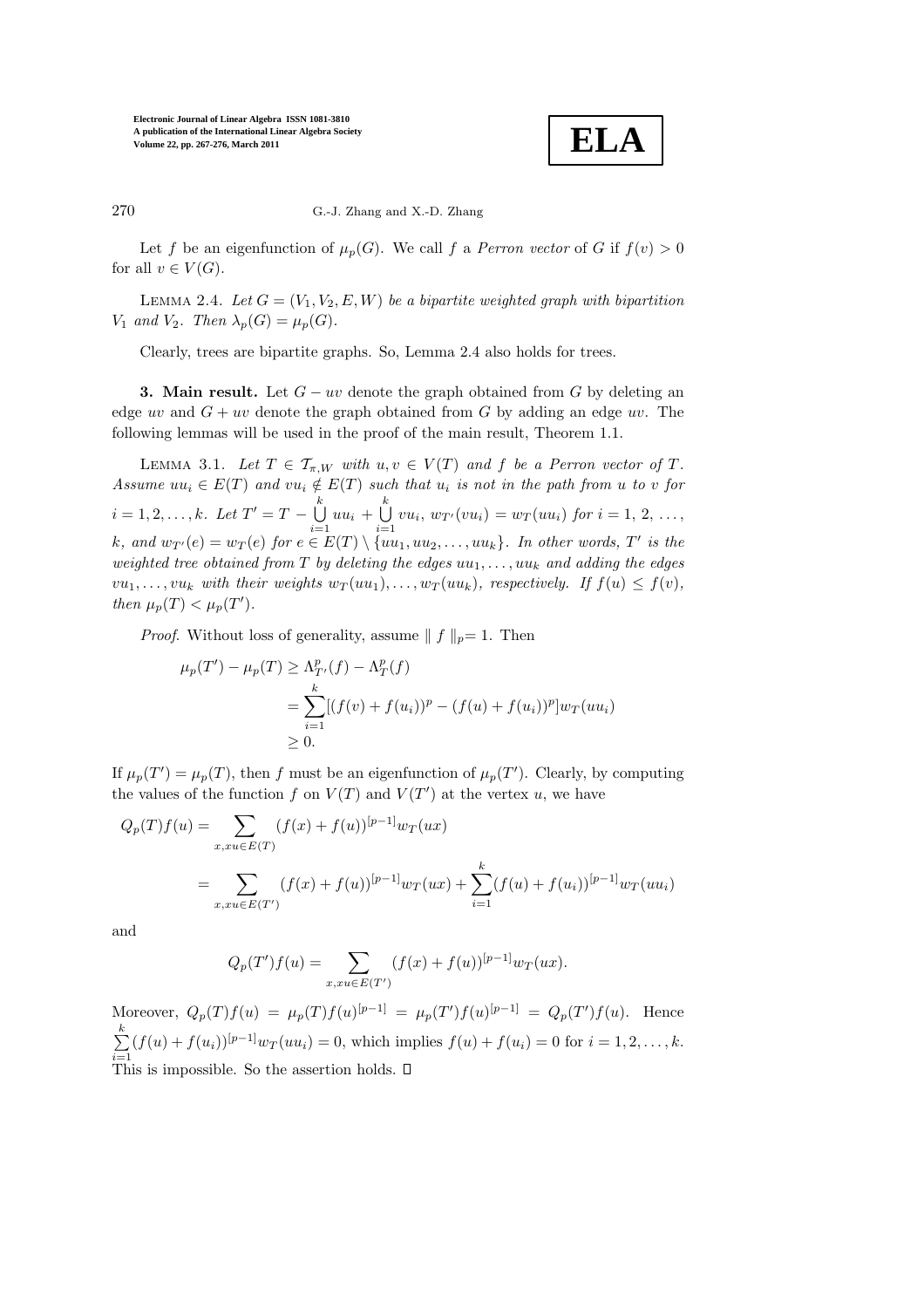

The p-Laplacian Spectral Radius of Weighted Trees With a Degree Sequence 271

From Lemma 3.1 we can easily get the following corollary.

COROLLARY 3.2. Let  $T$  be a weighted tree with the largest p-Laplacian spectral radius in  $\mathcal{T}_{\pi,W}$  and  $u, v \in V(T)$ . Suppose that f is a Perron vector of T. Then we have the following:

- (1) if  $f(u) \leq f(v)$ , then  $d(u) \leq d(v)$ ;
- (2) if  $f(u) = f(v)$ , then  $d(u) = d(v)$ .

LEMMA 3.3. ([2]) Let  $0 \leq \varepsilon \leq \delta \leq z$  and  $p > 1$ . Then  $(z + \epsilon)^p + (z - \epsilon)^p \leq$  $(z + \delta)^p + (z - \delta)^p$ . Equality holds if and only if  $\epsilon = \delta$ .

LEMMA 3.4. Let  $T \in \mathcal{T}_{\pi,W}$  and  $uv, xy \in E(T)$  such that v and y are not in the path from u to x. Let f be a Perron vector of T and  $T' = T - uv - xy + uy + xv$  with  $w_{T'}(uy) = \max\{w_T(uv), w_T(xy)\}, w_{T'}(xv) = \min\{w_T(uv), w_T(xy)\}, \text{ and } w_{T'}(e) =$  $w_T(e)$  for  $e \in E(T) \setminus \{uv, xy\}$ . If  $f(u) \ge f(x)$  and  $f(y) \ge f(v)$ , then  $T' \in \mathcal{T}_{\pi,W}$  and  $\mu_p(T) \leq \mu_p(T')$ . Moreover,  $\mu_p(T) < \mu_p(T')$  if one of the two inequalities is strict.

*Proof.* Without loss of generality, assume  $\| f \|_p = 1$ .

Claim:  $(f(u) + f(y))^p + (f(x) + f(v))^p \ge (f(u) + f(v))^p + (f(x) + f(y))^p$ .

Assume  $f(u) + f(y) = z + \delta$ ,  $f(x) + f(v) = z - \delta$ ,  $\max\{f(u) + f(v), f(x) + f(y)\} =$  $z + \epsilon$ , min $\{f(u) + f(v), f(x) + f(y)\} = z - \epsilon$ . Without loss of generality, assume  $f(u) + f(v) \ge f(x) + f(y)$ . Then  $\delta - \epsilon = f(y) - f(v) \ge 0$ . By Lemma 3.3, the Claim holds. Without loss of generality, assume  $w_T(uv) \geq w_T(xy)$ . Then, by the Claim and  $w_{T'}(uy) = w_T(uv)$  and  $w_{T'}(xv) = w_T(xy)$ , we have

$$
\mu_p(T') - \mu_p(T) \ge \Lambda_{T'}^p(f) - \Lambda_T^p(f)
$$
  
=  $(f(u) + f(y))^p w_{T'}(uy) + (f(x) + f(v))^p w_{T'}(xv)$   
 $-(f(u) + f(v))^p w_T(uv) - (f(x) + f(y))^p w_T(xy)$   
=  $[(f(u) + f(y))^p - (f(u) + f(v))^p] w_T(uv)$   
 $+([(f(x) + f(v))^p - (f(x) + f(y))^p] w_T(xy)$   
 $\ge [(f(u) + f(y))^p + (f(x) + f(v))^p - (f(u) + f(v))^p$   
 $-(f(x) + f(y))^p] w_T(uv)$   
 $\ge 0.$ 

If  $\mu_p(T') = \mu_p(T)$ , then  $\epsilon = \delta$  by Lemma 3.3, and f must be an eigenfunction of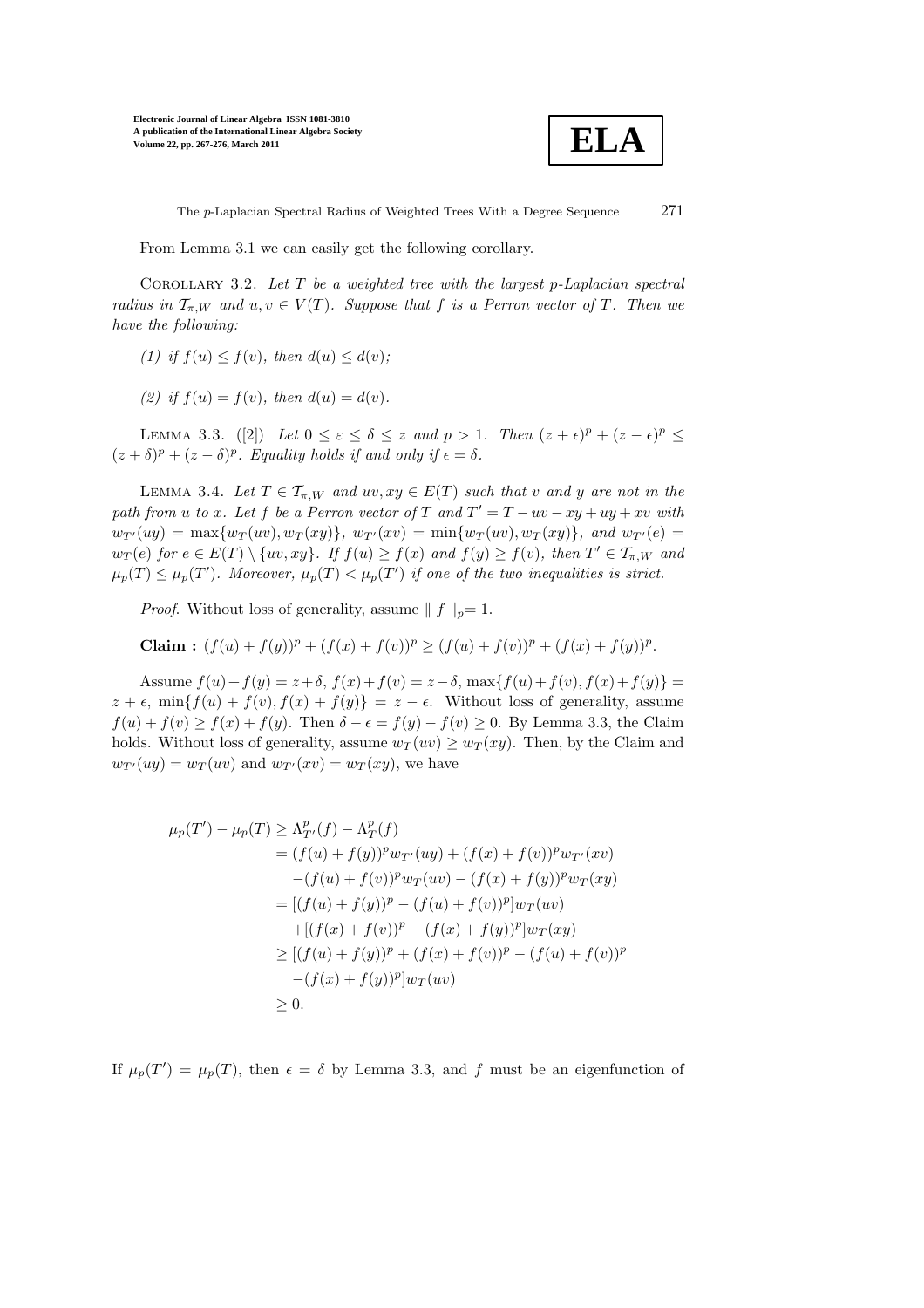**ELA**

272 G.-J. Zhang and X.-D. Zhang

 $\mu_p(T')$ . So  $f(y) = f(v)$ . Moreover, since  $w_{T'}(uy) = w_T(uv) \ge w_T(xy)$  and

$$
Q_p(T)f(y) = \sum_{z, zy \in E(T) \setminus \{xy\}} (f(z) + f(y))^{[p-1]} w_T(zy) + (f(x) + f(y))^{[p-1]} w_T(xy)
$$
  
=  $\mu_p(T)f(y)^{[p-1]} = \mu_p(T')f(y)^{[p-1]} = Q_p(T')f(y)$   
=  $\sum_{z, zy \in E(T) \setminus \{xy\}} (f(z) + f(y))^{[p-1]} w_T(zy) + (f(u) + f(y))^{[p-1]} w_{T'}(uy),$ 

we have  $f(x) > f(u)$ . Hence  $f(x) = f(u)$ , and the assertion holds.  $\Box$ 

LEMMA 3.5. Let  $T \in \mathcal{T}_{\pi,W}$  with  $uv, xy \in E(T)$  and f be a Perron vector of T. If  $f(u) + f(v) \ge f(x) + f(y)$  and  $w_T(uv) < w_T(xy)$ , then there exists a tree  $T' \in \mathcal{T}_{\pi,W}$ such that  $\mu_p(T') > \mu_p(T)$ .

*Proof.* Without loss of generality, assume  $|| f ||_p = 1$ . Let T' be the tree obtained from T with vertex set  $V(T)$ , edge set  $E(T)$ ,  $w_{T'}(uv) = w_T(xy)$ ,  $w_{T'}(xy) = w_T(uv)$ and  $w_{T'}(e) = w_T(e)$  for  $e \in E(T) \setminus \{uv, xy\}$ . Then we have

$$
\mu_p(T') - \mu_p(T) \ge \Lambda_{T'}^p(f) - \Lambda_T^p(f)
$$
  
= 
$$
[(f(u) + f(v))^p - (f(x) + f(y))^p](w_T(xy) - w_T(uv))
$$
  

$$
\ge 0.
$$

If  $\mu_p(T') = \mu_p(T)$ , then f must be an eigenfunction of  $\mu_p(T')$ . Without loss of generality, assume  $u \neq x$  and  $u \neq y$ . Since

$$
Q_p(T')f(u) = \sum_{ut \in E(T) \setminus \{uv\}} (f(u) + f(t))^{[p-1]} w_T(ut) + (f(u) + f(v))^{[p-1]} w_T(xy)
$$
  
= 
$$
Q_p(T)f(u)
$$
  
= 
$$
\sum_{ut \in E(T) \setminus \{uv\}} (f(u) + f(t))^{[p-1]} w_T(ut) + (f(u) + f(v))^{[p-1]} w_T(uv),
$$

we have  $w_T(uv) = w_T(xy)$ , which is a contradiction. So  $\mu_p(T') > \mu_p(T)$ .

Let  $v_0$  be the root of a tree T and  $h(v_i)$  be the distance between  $v_i$  and  $v_0$ .

DEFINITION 3.6. Let  $T = (V(T), E(T), W(T))$  be a weighted tree with a positive weight set  $W(T)$  and root  $v_0$ . Then a well-ordering  $\prec$  of the vertices is called a weighted breadth-first-search ordering (WBFS-ordering for short) if the following holds for all vertices  $u, v, x, y \in V(T)$ :

(1) 
$$
v \prec u
$$
 implies  $h(v) \leq h(u)$ ;

(2)  $v \prec u$  implies  $d(v) \geq d(u)$ ;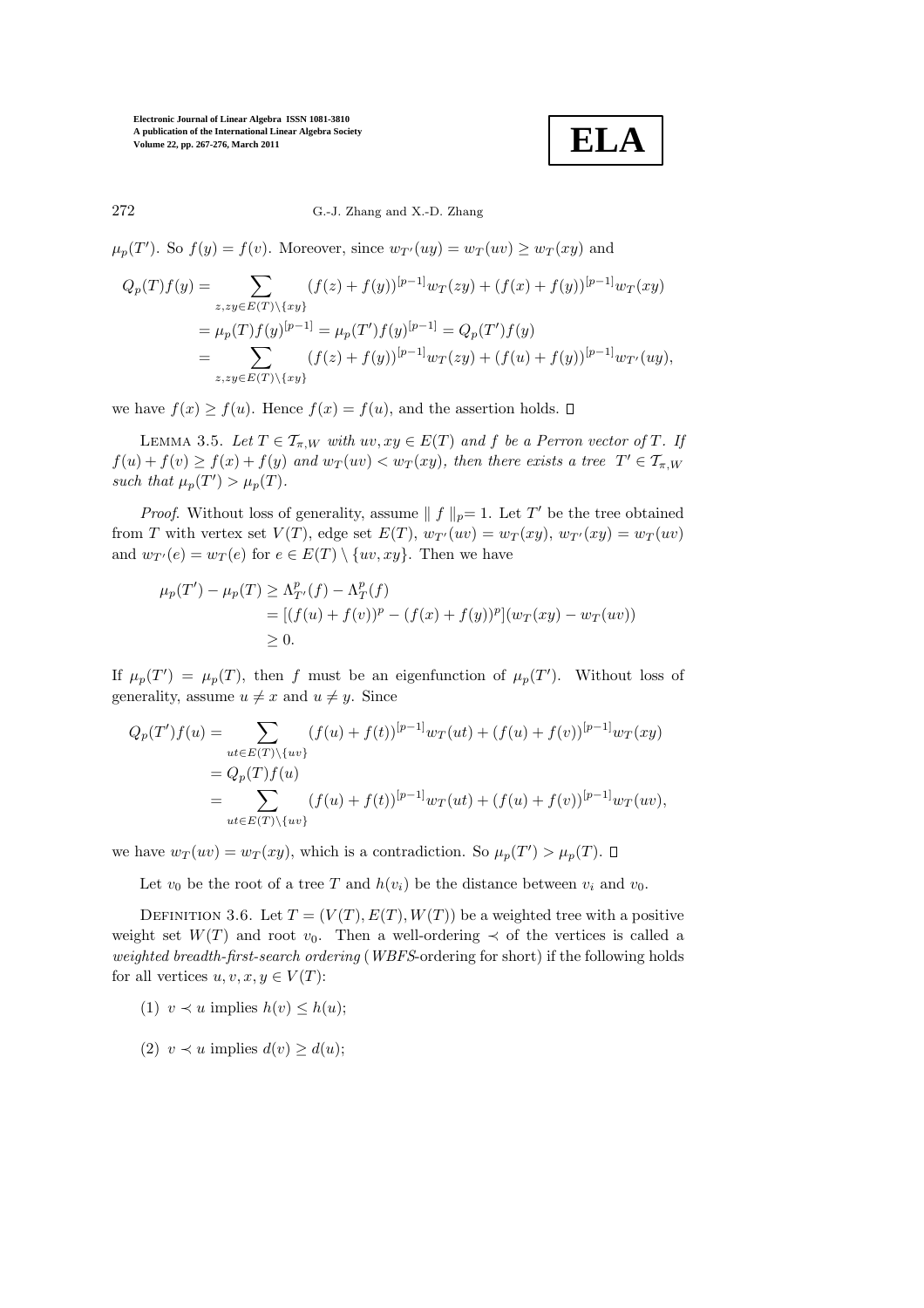

The p-Laplacian Spectral Radius of Weighted Trees With a Degree Sequence 273

- (3) Let  $uv, uy \in E(T)$  with  $h(v) = h(y) = h(u) + 1$ . If  $v \prec y$ , then  $w_T(uv) \ge$  $w_T(uy);$
- (4) Let  $uv, xy \in E(T)$  with  $h(u) = h(v) 1$  and  $h(x) = h(y) 1$ . If  $u \prec x$ , then  $v \prec y$  and  $w_T(uv) \geq w_T(xy)$ .

A weighted tree is called a WBFS-tree if its vertices have a WBFS-ordering. For a given degree sequence and a positive weight set, it is easy to see that the WBFS-tree is uniquely determined up to isomorphism by Definition 3.6 (for example, see [9]).

Let  $\pi = (d_0, d_1, \ldots, d_{n-1})$  be a degree sequence of tree such that  $d_0 \geq d_1 \geq$  $\cdots \geq d_{n-1}$  and  $W = \{w_1, w_2, \ldots, w_{n-1}\}$  be a positive weight set with  $w_1 \geq w_2 \geq$  $\cdots \geq w_{n-1} > 0$ . We now construct a weighted tree  $T^*_{\pi,W}$  with the degree sequence  $\pi$  and the positive weight set W as follows. Select a vertex  $v_{0,1}$  as the root and begin with  $v_{0,1}$  of the zero-th layer. Let  $s_1 = d_0$  and select  $s_1$  vertices  $v_{1,1}, v_{1,2}, \ldots, v_{1,s_1}$  of the first layer such that they are adjacent to  $v_{0,1}$  and  $w_{T^*_{\pi,W}}(v_{0,1}v_{1,k}) = w_k$  for  $k = 1, 2, \ldots, s_1$ . Assume that all vertices of the t-st layer have been constructed and are denoted by  $v_{t,1}, v_{t,2}, \ldots, v_{t,s_t}$ . We construct all the vertices of the  $(t + 1)$ -st layer by the induction hypothesis. Let  $s_{t+1}$  =  $d_{s_1+\cdots+s_{t-1}+1}+\cdots+d_{s_1+\cdots+s_t}-s_t$  and select  $s_{t+1}$  vertices  $v_{t+1,1}, v_{t+1,2}, \ldots, v_{t+1,s_{t+1}}$ of the(t + 1)-st layer such that  $v_{t,1}$  is adjacent to  $v_{t+1,1}, \ldots, v_{t+1,d_{s_1}+\cdots+s_{t-1}+1}-1, \ldots,$  $v_{t,s_t}$  is adjacent to  $v_{t+1,s_{t+1}-d_{s_1+\cdots+s_t}+2},\ldots,v_{t+1,s_{t+1}}$  and if there exists  $v_{t,l}$  with  $v_{t,l}v_{t+1,i} \in E(T^*_{\pi,W}),$ 

$$
w_{T^*_{\pi,W}}(v_{t,l}v_{t+1,i}) = w_{d_0 + d_1 + \dots + d_{s_1 + s_2 + \dots + s_{t-1}} - (s_1 + s_2 + \dots + s_{t-1}) + i}
$$

for  $1 \leq i \leq s_{t+1}$ . In this way, we obtain only one tree  $T^*_{\pi, W}$  with the degree sequence  $\pi$  and the positive weight set W (see Fig. 3.1 for an example). In the following we are ready to present a proof of Theorem 1.1.



FIG. 3.1.  $T^*_{\pi, W}$  with  $\pi = (4, 3, 3, 3, 2, 2, 2, 2, 1, 1, 1, 1, 1, 1, 1)$  and  $W = \{w_1, \ldots, w_{14}\}.$ 

Proof of Theorem 1.1. Let T be a weighted tree with the largest  $p$ -Laplacian spec-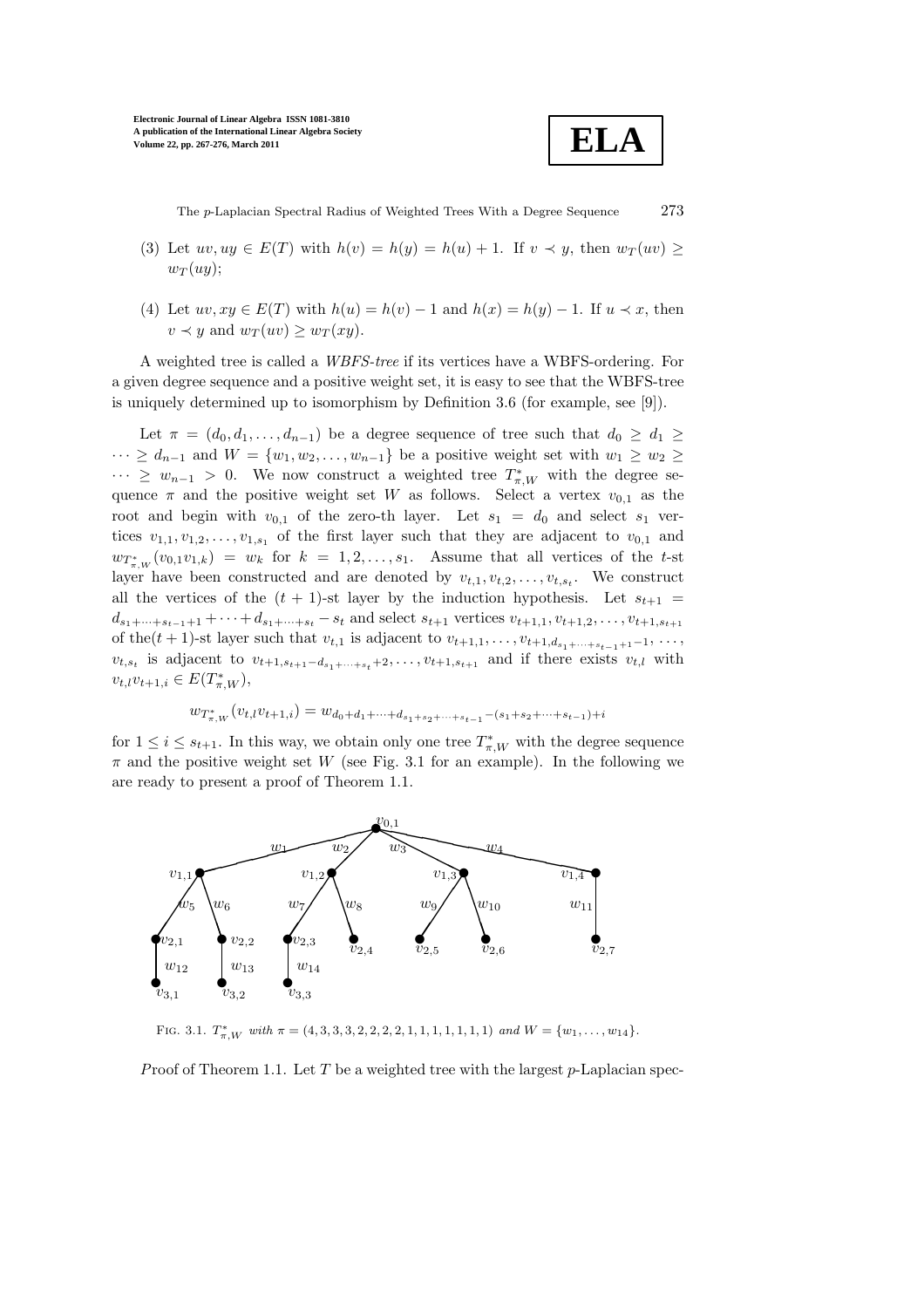**ELA**

274 G.-J. Zhang and X.-D. Zhang

tral radius in  $\mathcal{T}_{\pi,W}$ , where  $\pi = (d_0, d_1, \ldots, d_{n-1})$  with  $d_0 \geq d_1 \geq \cdots \geq d_{n-1}$ . Let f be a Perron vector of T. Without loss of generality, assume  $V(T) = \{v_0, v_1, \ldots, v_{n-1}\}\$ such that  $f(v_i) \ge f(v_j)$  for  $i < j$ . By Corollary 3.2 we have  $d(v_0) \ge d(v_1) \ge \cdots \ge$  $d(v_{n-1})$ . So  $d(v_0) = d_0$ . Let  $v_0$  be the root of T. Suppose  $\max_{v \in V(T)} h(v) = h(T)$ . Let  $V_i = \{v \in V(T) | h(v) = i\}$  and  $|V_i| = s_i$  for  $i = 0, 1, \ldots, h(T)$ . In the following we will relabel the vertices of T.

Let  $V_0 = \{v_{0,1}\}\$ , where  $v_{0,1} = v_0$ . Obviously,  $s_1 = d_0$ . The vertices of  $V_1$  are relabeled  $v_{1,1}, v_{1,2}, \ldots, v_{1,s_1}$  such that  $f(v_{1,1}) \ge f(v_{1,2}) \ge \cdots \ge f(v_{1,s_1})$ . Assume that the vertices of  $V_t$  have been already relabeled  $v_{t,1}, v_{t,2}, \ldots, v_{t,s_t}$ . The vertices of  $V_{t+1}$  can be relabeled  $v_{t+1,1}, v_{t+1,2}, \ldots, v_{t+1,s_{t+1}}$  such that they satisfy the following conditions: If  $v_{t,k}v_{t+1,i}, v_{t,k}v_{t+1,j} \in E(T)$  and  $i < j$ , then  $f(v_{t+1,i}) \geq f(v_{t+1,j})$ ; if  $v_{t,k}v_{t+1,i}, v_{t,l}v_{t+1,j} \in E(T)$  and  $k < l$ , then  $i < j$ . In this way we can obtain a well ordering  $\prec$  of vertices of T as follows:

$$
v_{i,j} \prec v_{k,l}, \text{ if } i < k \text{ or } i = k \text{ and } j < l.
$$

Clearly,  $f(v_{1,1}) \geq \cdots \geq f(v_{1,s_1})$ , and  $f(v_{t+1,i}) \geq f(v_{t+1,j})$  when  $i < j$  and  $v_{t+1,i}, v_{t+1,j}$ have the same neighbor.

In the following we will prove that T is isomorphic to  $T^*_{\pi,W}$  by proving that the ordering  $\prec$  is a WBFS-ordering.

**Claim**: 
$$
f(v_{h,1}) \ge f(v_{h,2}) \ge \cdots \ge f(v_{h,s_h}) \ge f(v_{h+1,1})
$$
 for  $0 \le h \le h(T)$ .

We will prove that the Claim holds by induction on  $h$ . Obviously, the Claim holds for  $h = 0$ . Assume that the Claim holds for  $h = r - 1$ . We now prove that the assertion holds for  $h = r$ . If there exist two vertices  $v_{r,i} \prec v_{r,j}$  with  $f(v_{r,i})$  $f(v_{r,j})$ , then there exist two vertices  $v_{r-1,k}, v_{r-1,l} \in V_{r-1}$  with  $k < l$  such that  $v_{r-1,k}v_{r,i}, v_{r-1,l}v_{r,j} \in E(T)$ . By the induction hypothesis,  $f(v_{r-1,k}) \ge f(v_{r-1,l})$ . Let

$$
T_1 = T - v_{r-1,k}v_{r,i} - v_{r-1,l}v_{r,j} + v_{r-1,k}v_{r,j} + v_{r-1,l}v_{r,i}
$$

with

$$
w_{T_1}(v_{r-1,k}v_{r,j}) = \max\{w_T(v_{r-1,k}v_{r,i}), w_T(v_{r-1,l}v_{r,j})\},\,
$$

$$
w_{T_1}(v_{r-1,l}v_{r,i}) = \min\{w_T(v_{r-1,k}v_{r,i}), w_T(v_{r-1,l}v_{r,j})\},\,
$$

and  $w_{T_1}(e) = w_T(e)$  for  $e \in E(T) \setminus \{v_{r-1,k}v_{r,i}, v_{r-1,l}v_{r,j}\}$ . Then  $T_1 \in \mathcal{T}_{\pi,W}$ . By Lemma 3.4,  $\mu_p(T) < \mu_p(T_1)$ , which is a contradiction to our assumption that T has the largest p-Laplacian spectral radius in  $\mathcal{T}_{\pi,W}$ . So  $f(v_{r,i}) \geq f(v_{r,i})$ . Now assume  $f(v_{r,s_r}) \leq f(v_{r+1,1})$ . Note that  $d(v_0) \geq 2$ . It is easy to see that  $v_{r,s_r}v_{r-1,s_{r-1}}$ ,  $v_{r,1}v_{r+1,1} \in E(T)$ . By the induction hypothesis,  $f(v_{r-1,s_{r-1}}) \ge f(v_{r,1})$ . Then, by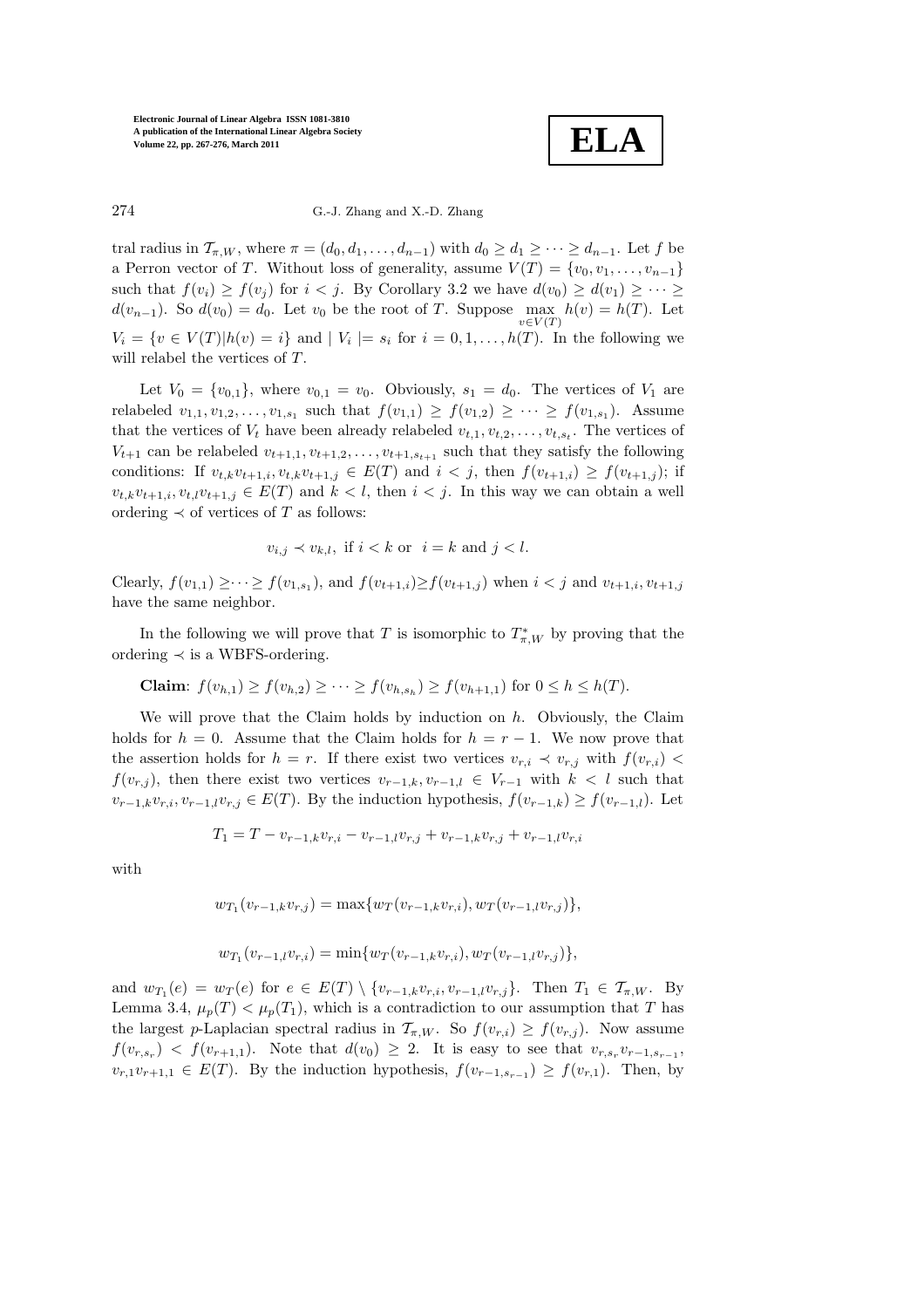

The p-Laplacian Spectral Radius of Weighted Trees With a Degree Sequence 275

similar proof, we can also get a new tree  $T_2$  such that  $T_2 \in \mathcal{T}_{\pi,W}$  and  $\mu_p(T_2) > \mu_p(T)$ , which is also a contradiction. So the Claim holds.

By the Claim and Corollary 3.2, the condition (2) in Definition 3.6 holds.

Assume that  $uv, uy \in E(T)$  with  $h(v) = h(y) = h(u) + 1$ . If  $v \prec y$ , then  $f(v) >$  $f(y)$  and  $w_T(uv) \geq w_T(uy)$  by Lemma 3.5. So the condition (3) in Definition 3.6 holds.

Let  $uv, xy \in E(T)$  with  $u \prec x$ ,  $h(v) = h(u) + 1$  and  $h(y) = h(x) + 1$ . Then  $v \prec y$ . By the Claim,  $f(u) \ge f(x)$  and  $f(v) \ge f(y)$ , which implies  $f(u) + f(v) \ge f(x) + f(y)$ . Further, by Lemma 3.5, we have  $w_T(uv) \geq w_T(xy)$ . Therefore, "  $\prec$  " is a WBFSordering, i.e., T is a WBFS-tree. So  $T^*_{\pi,W}$  is the unique tree with the largest p-Laplacian spectral radius in  $\mathcal{T}_{\pi,W}$ . Hence, the proof is completed.  $\square$ 

Let  $\pi = (d_0, d_1, \ldots, d_{n-1})$  and  $\pi' = (d'_0, d'_1, \ldots, d'_{n-1})$  be two nonincreasing positive sequences. If  $\sum_{i=1}^{t}$  $\sum_{i=0}^t d_i \leq \sum_{i=0}^t$  $i=0$  $d'_{i}$  for  $t = 0, 1, ..., n - 2$  and  $\sum_{ }^{n-1}$  $\sum_{i=0}^{n-1} d_i = \sum_{i=0}^{n-1}$  $i=0$  $d'_i$ , then  $\pi'$  is said to *majorize*  $\pi$ , and is denoted by  $\pi \leq \pi'$ .

LEMMA 3.7. ([5]) Let  $\pi = (d_0, d_1, \ldots, d_{n-1})$  and  $\pi' = (d'_0, d'_1, \ldots, d'_{n-1})$  be two nonincreasing graphic degree sequences. If  $\pi \leq \pi'$ , then there exist graphic degree sequences  $\pi_1, \pi_2, \ldots, \pi_k$  such that  $\pi \leq \pi_1 \leq \pi_2 \leq \cdots \leq \pi_k \leq \pi'$ , and only two components of  $\pi_i$  and  $\pi_{i+1}$  are different by 1.

THEOREM 3.8. Let  $\pi$  and  $\pi'$  be two degree sequences of trees. Let  $\mathcal{T}_{\pi,W}$  and  $\mathcal{T}_{\pi',W}$  denote the set of trees with the same weight set W and degree sequences  $\pi$  and  $\pi'$ , respectively. If  $\pi \leq \pi'$ , then  $\mu_p(T^*_{\pi,W}) \leq \mu_p(T^*_{\pi',W})$ . The equality holds if and only if  $\pi = \pi'$ .

*Proof.* By Lemma 3.7, without loss of generality, assume  $\pi = (d_0, d_1, \ldots, d_{n-1})$ and  $\pi' = (d'_0, d'_1, \ldots, d'_{n-1})$  such that  $d_i = d'_i - 1$ ,  $d_j = d'_j + 1$  with  $0 \le i < j \le n-1$ , and  $d_k = d'_k$  for  $k \neq i, j$ . Then  $T^*_{\pi, W}$  has a WBFS-ordering  $\prec$  consistent with its Perron vector f such that  $f(u) \ge f(v)$  implies  $u \prec v$  by the proof of Theorem 1.1. Let  $v_0, v_1, \ldots, v_{n-1} \in V(T^*_{\pi, W})$  with  $v_0 \prec v_1 \prec \cdots \prec v_{n-1}$ . Then  $f(v_0) \ge f(v_1) \ge$  $\cdots \geq f(v_{n-1})$  and  $d(v_t) = d_t$  for  $0 \leq t \leq n-1$ . Since  $d_j = d'_j + 1 \geq 2$ , there exists a vertex  $v_s$  with  $s > j$ ,  $v_jv_s \in E(T^*_{\pi,W})$ ,  $v_iv_s \notin E(T^*_{\pi,W})$  and  $v_s$  is not in the path from  $v_i$  to  $v_j$ . Let  $T_1 = T^*_{\pi, W} - v_j v_s + v_i v_s$  with  $w_{T_1}(v_i v_s) = w_{T^*_{\pi, W}}(v_j v_s)$ and  $w_{T_1}(e) = w_{T^*_{\pi, W}}(e)$  for  $e \in E(T_1) \setminus \{v_i v_s\}$ . Then  $T_1 \in \mathcal{T}_{\pi', W}$ . Since  $i < j$ , we have  $f(v_i) \ge f(v_j)$ . By Lemma 3.1,  $\mu_p(T^*_{\pi,W}) < \mu_p(T_1) \le \mu_p(T^*_{\pi',W})$ . The proof is completed.  $\square$ 

COROLLARY 3.9. Let  $\mathcal{T}_{n,k}$  be the set of trees of order n with k pendent vertices and the same weight set W. Let  $\pi_1 = \{k, 2, \ldots, 2, 1, \ldots, 1\}$ , where the number of 1 is